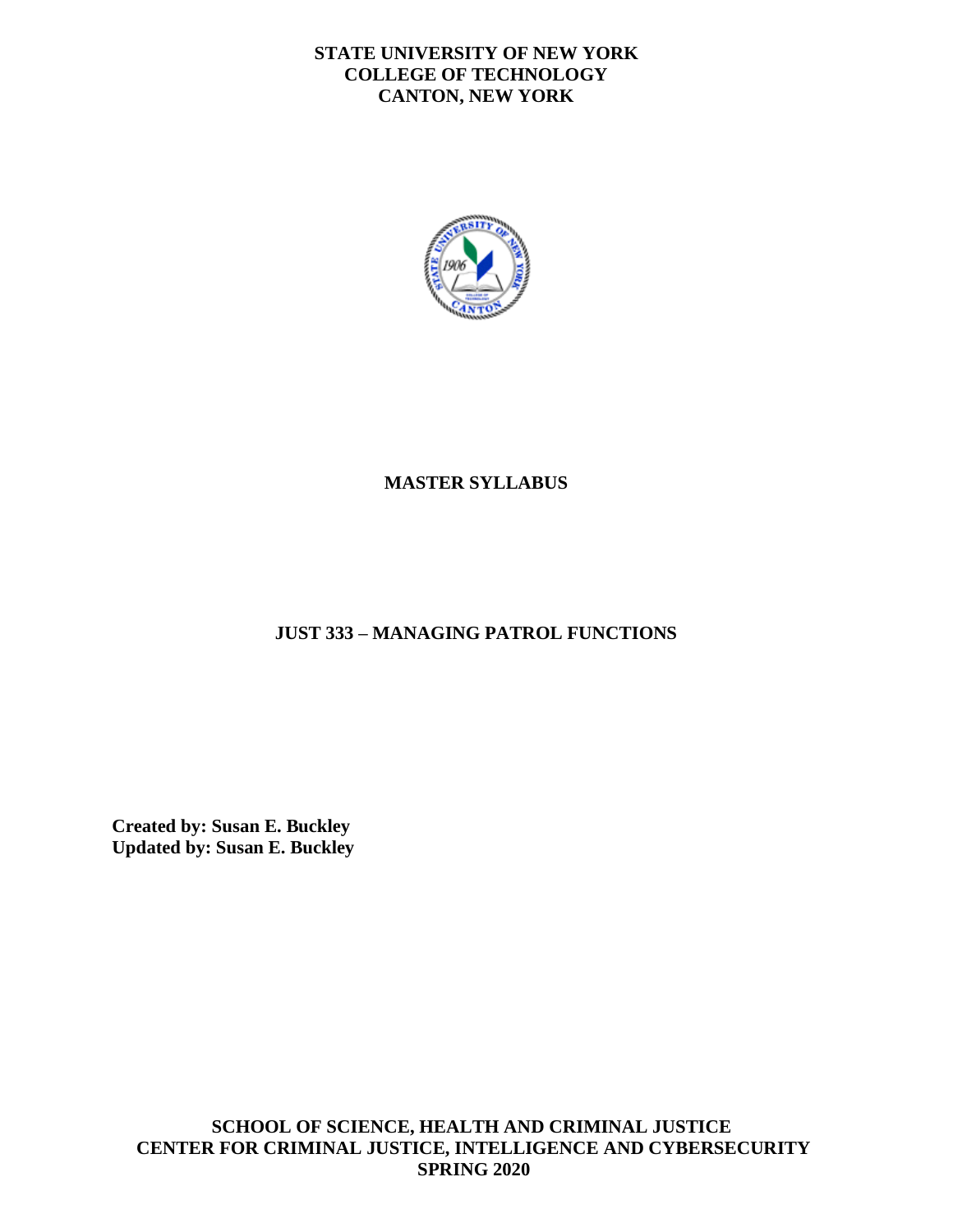- A. TITLE: Managing Patrol Functions
- **B.** COURSE NUMBER: JUST 333
- **C. CREDIT HOURS:** 3
- **D. WRITING INTENSIVE COURSE**: No
- **E. GER CATEGORY:** None
- **F. SEMESTER(S) OFFERED:** Fall
- human resources. Through group discussions, role playing activities **G.** COURSE DESCRIPTION: This course provides a study of many aspects of police patrol, including goals and objectives of patrol, staffing and deployment, management styles of supervisors, and supervisory functions including scheduling and management of and situational scenarios, students learn styles and various elements of the patrol function.

### **H. PRE-REQUISITES/CO-REQUISITES:**

 b. Co-requisite(s): None c. Pre- or co-requisite(s): None a. Pre-requisite(s): 45 credit hours in Criminal Investigations, Criminal Justice: Law Enforcement Leadership or Homeland Security or permission of instructor.

## **I. STUDENT LEARNING OUTCOMES:**

| <b>Course Student Learning</b><br><b>Outcome</b> [SLO]                                                                       | <i><b>PSLO</b></i>                                                                                                                 | <b>GER</b> | ISLO                                                                                                 |
|------------------------------------------------------------------------------------------------------------------------------|------------------------------------------------------------------------------------------------------------------------------------|------------|------------------------------------------------------------------------------------------------------|
| a. Differentiate between span of<br>control, workload analysis, unity<br>of command, chain of command,<br>and unit function. | 2. Students will be<br>able to demonstrate a<br>working knowledge<br>of core law<br>enforcement<br>principles.                     |            | 2. Critical Thinking                                                                                 |
| b. Summarize eight of the eleven<br>supervisory functions that are<br>commonly performed by police<br>supervisors            | 2. Students will be<br>able to demonstrate a<br>working knowledge<br>of core law<br>enforcement<br>principles.                     |            | 2. Critical Thinking                                                                                 |
| c. Assess the performance of patrol<br>supervisors and officers through<br>case studies                                      | 3. Students will be<br>able to identify,<br>analyze and utilize<br>various techniques<br>used in law<br>enforcement<br>leadership. |            | 5. Industry,<br>Professional,<br><b>Discipline-Specific</b><br><b>Knowledge and</b><br><b>Skills</b> |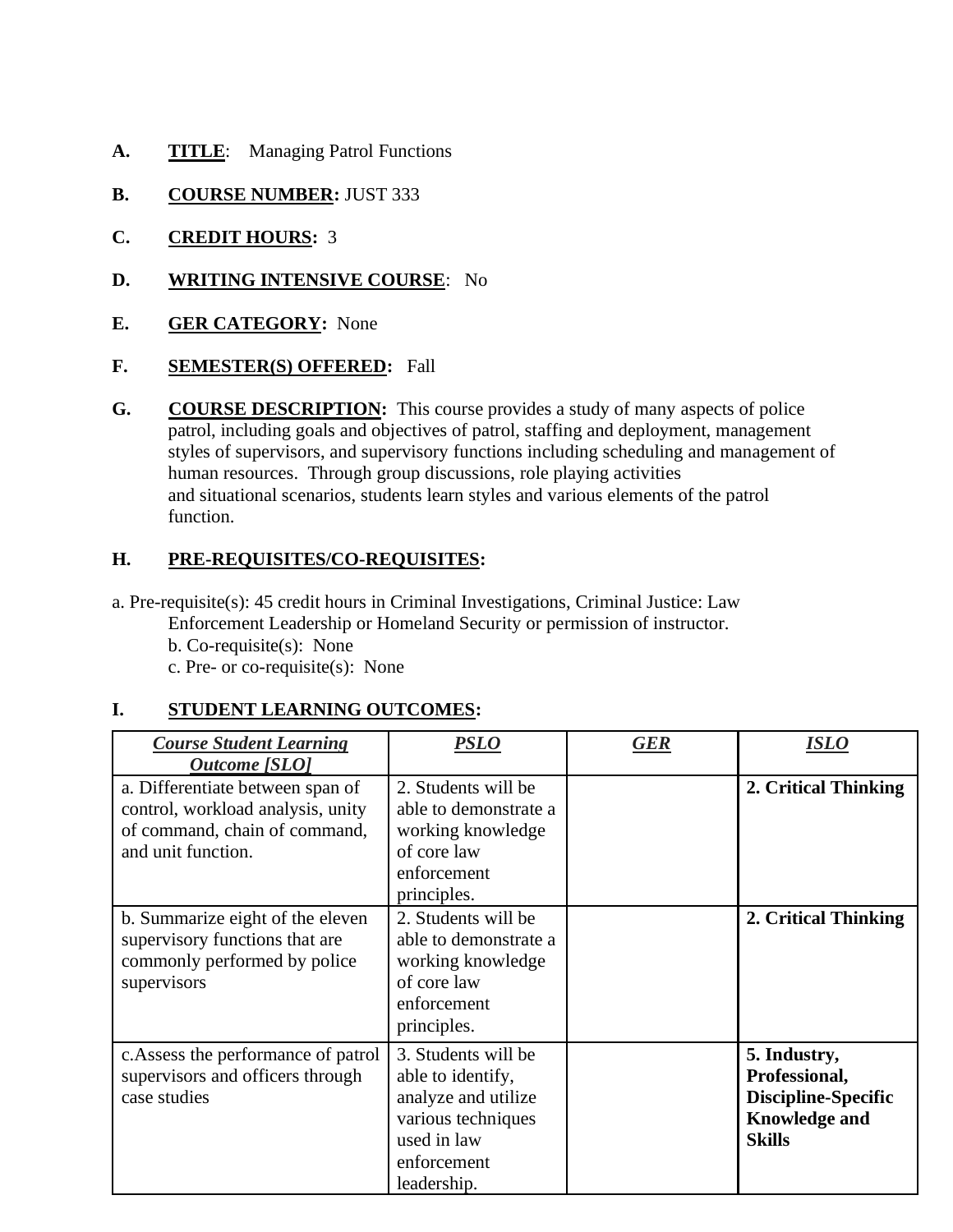| d. Debate various techniques     | 3. Students will be | 2. Critical Thinking |
|----------------------------------|---------------------|----------------------|
| utilized to                      | able to identify,   |                      |
| enhance agency effectiveness     | analyze and utilize |                      |
| including recruitment, training, | various techniques  |                      |
| accreditation and performance    | used in law         |                      |
| evaluation procedures.           | enforcement         |                      |
|                                  | leadership.         |                      |

| KEY          | <b>Institutional Student Learning Outcomes [ISLO</b> |  |  |
|--------------|------------------------------------------------------|--|--|
|              | $1 - 5$                                              |  |  |
| <b>ISLO</b>  | <b>ISLO &amp; Subsets</b>                            |  |  |
| #            |                                                      |  |  |
| $\mathbf{1}$ | <b>Communication Skills</b>                          |  |  |
|              | Oral [O], Written [W]                                |  |  |
| $\mathbf{2}$ | <b>Critical Thinking</b>                             |  |  |
|              | Critical Analysis [CA], Inquiry & Analysis [IA],     |  |  |
|              | <b>Problem Solving [PS]</b>                          |  |  |
| 3            | <b>Foundational Skills</b>                           |  |  |
|              | Information Management [IM], Quantitative            |  |  |
|              | Lit,/Reasoning [QTR]                                 |  |  |
| 4            | <b>Social Responsibility</b>                         |  |  |
|              | Ethical Reasoning [ER], Global Learning [GL],        |  |  |
|              | Intercultural Knowledge [IK], Teamwork [T]           |  |  |
| 5            | <b>Industry, Professional, Discipline Specific</b>   |  |  |
|              | <b>Knowledge and Skills</b>                          |  |  |

# **J.** APPLIED LEARNING COMPONENT: Yes\_ No \_\_X\_

- **K.** TEXTS: Hale, C. (2004). *Police patrol: Operations and management* (3<sup>rd</sup> ed.). Boston, MA: Pearson.
- **L. REFERENCES:** None
- **M. EQUIPMENT:** None
- **N. GRADING METHOD:** A-F

### **O. SUGGESTED MEASUREMENT CRITERIA/METHODS:**

- Assignments/presentations
- Term paper/essays
- Quizzes
- Participation

### **P. DETAILED COURSE OUTLINE:**

- I. Introduction
	- a. Defining the Police Mission
	- b. Community Values
- II. Patrol Goals and Objectives
	- a. Crime Prevention
	- b. Criminal Apprehension